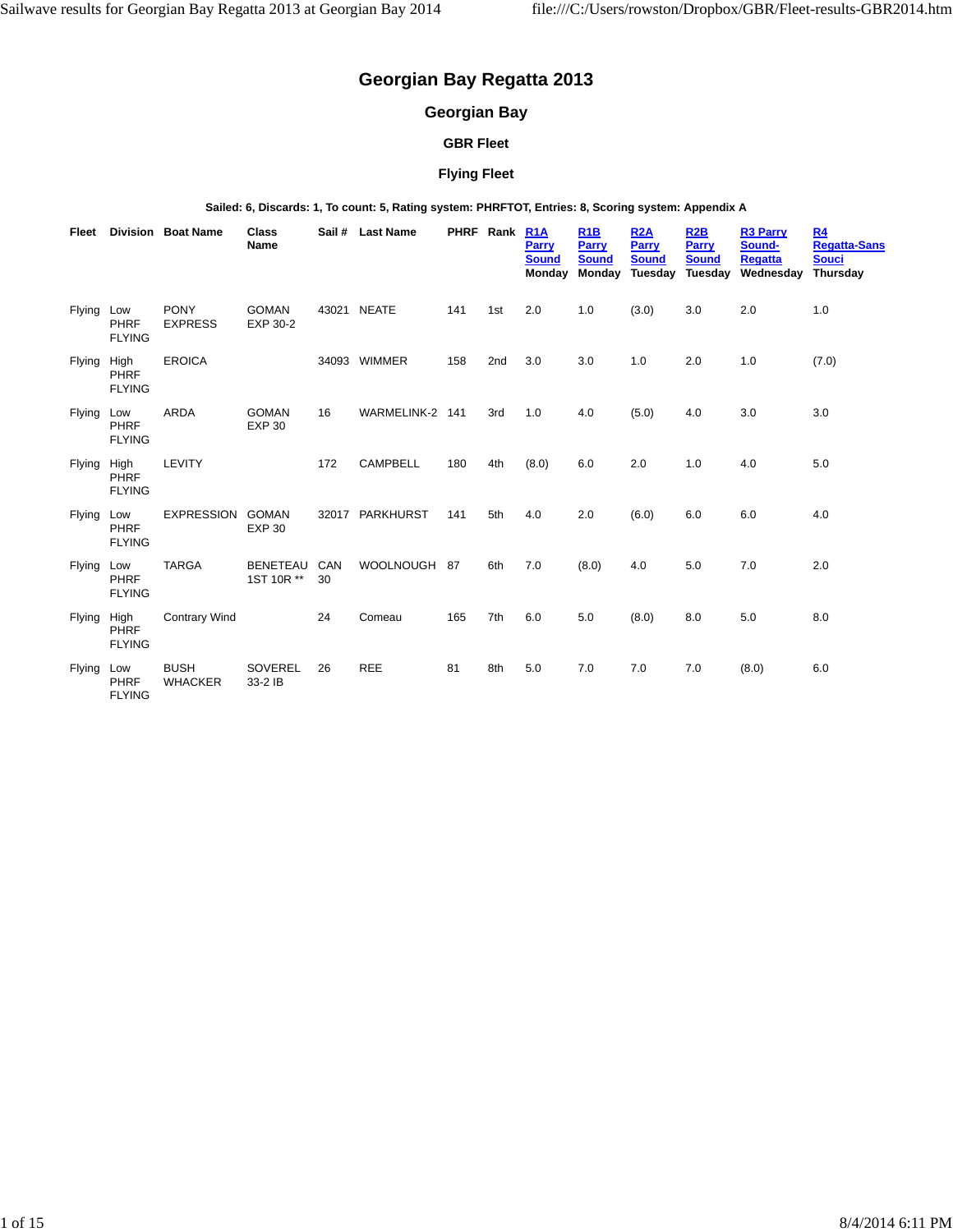#### **White Fleet**

**Sailed: 6, Discards: 1, To count: 5, Rating system: PHRFTOT, Entries: 7, Scoring system: Appendix A**

| Fleet      | Division                    | <b>Boat Name</b>            | Class<br><b>Name</b> | Sail#         | <b>Last Name</b>    | PHRF Rank |     | R <sub>1</sub> A<br><b>Parry</b><br><b>Sound</b><br>Monday | R1B<br><b>Parry</b><br><b>Sound</b><br>Monday | R2A<br><b>Parry</b><br><b>Sound</b><br><b>Tuesday</b> | R2B<br><b>Parry</b><br><b>Sound</b><br>Tuesday | <b>R3 Parry</b><br>Sound-<br><b>Regatta</b><br>Wednesday | R <sub>4</sub><br><b>Regatta-Sans</b><br><b>Souci</b><br><b>Thursday</b> |
|------------|-----------------------------|-----------------------------|----------------------|---------------|---------------------|-----------|-----|------------------------------------------------------------|-----------------------------------------------|-------------------------------------------------------|------------------------------------------------|----------------------------------------------------------|--------------------------------------------------------------------------|
| White High | PHRF<br>White               | <b>SGIAN</b><br><b>DUBH</b> | NIAGARA<br>26 OB **  | CAN<br>14     | YOUNG               | 201       | 1st | 1.0                                                        | (4.0)                                         | 1.0                                                   | 2.0                                            | 2.0                                                      | 1.0                                                                      |
| White      | Low<br><b>PHRF</b><br>White | <b>SHANNON I</b>            | C&C 30<br>>506       | 428           | <b>OWSTON</b>       | 195       | 2nd | (2.0)                                                      | 1.0                                           | 2.0                                                   | 1.0                                            | 1.0                                                      | 2.0                                                                      |
| White High | <b>PHRF</b><br>White        | LIBRA                       | AJAX 28              |               | A28010 MATTHEWS 226 |           | 3rd | 3.0                                                        | 2.0                                           | 3.0                                                   | 3.0                                            | 3.0                                                      | (4.0)                                                                    |
| White      | High<br>PHRF<br>White       | Just So                     |                      | 691 Jib Fahey |                     | 210       | 4th | (6.0)                                                      | 5.0                                           | 4.0                                                   | 4.0                                            | 4.0                                                      | 5.5                                                                      |
| White      | Low<br>PHRF<br>White        | Cosair VI                   | C&C34                | none          | Winks               | 123       | 5th | 4.0                                                        | (7.0)                                         | 6.0                                                   | 5.0                                            | 5.0                                                      | 3.0                                                                      |
| White      | High<br>PHRF<br>White       | Peppershaker                |                      | 465           | Pepper              | 213       | 6th | 5.0                                                        | 6.0                                           | 5.0                                                   | (8.0)<br>DNS)                                  | 6.0                                                      | 6.0 OOD                                                                  |
| White Low  | <b>PHRF</b><br>White        | <b>Pisces</b>               |                      | 31256         | Good                | 96        | 7th | (7.0)                                                      | 3.0                                           | 7.0                                                   | 6.0                                            | 7.0                                                      | 5.5                                                                      |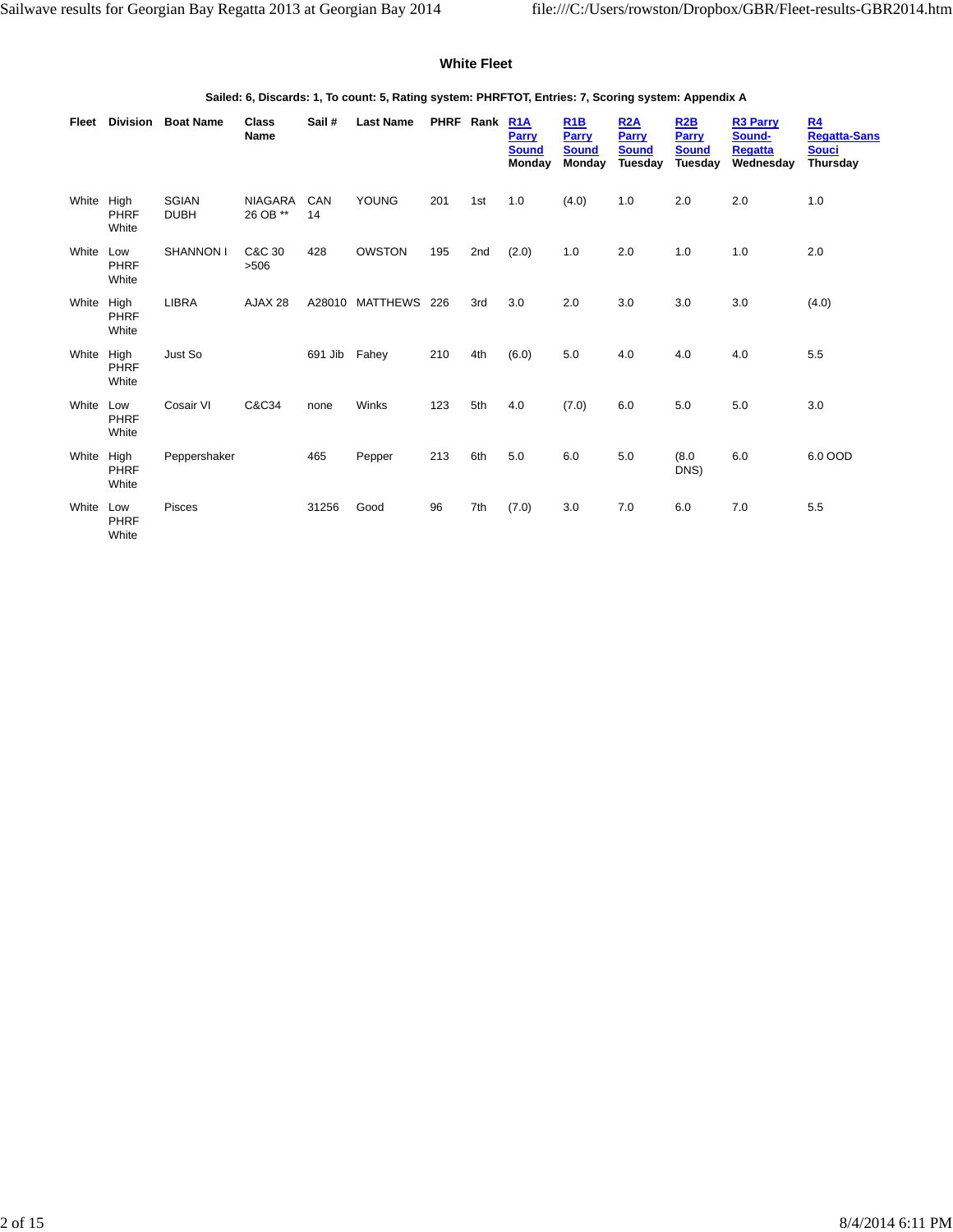## **R1A Parry Sound - Flying Fleet - Monday**

| Fleet | <b>Division</b>                                     | <b>Boat Name</b>    | <b>Class Name</b>   | Sail # | <b>Last Name</b> |     |                |      | PHRF Rank Start Finish |                | <b>Elapsed Corrected</b> |
|-------|-----------------------------------------------------|---------------------|---------------------|--------|------------------|-----|----------------|------|------------------------|----------------|--------------------------|
|       | Flying Low PHRF FLYING                              | ARDA                | GOMAN EXP 30        | 16     | WARMELINK-2      | 141 | 1              | 0935 |                        | 105935 1:24:35 | 1:28:20                  |
|       | Flying Low PHRF FLYING                              | <b>PONY EXPRESS</b> | GOMAN EXP 30-2      | 43021  | <b>NEATE</b>     | 141 | 2              | 0935 | 110029                 | 1:25:29        | 1:29:16                  |
|       | Flying High PHRF FLYING EROICA                      |                     |                     | 34093  | <b>WIMMER</b>    | 158 | 3              | 0935 | 110354                 | 1:28:54        | 1:30:01                  |
|       | Flying Low PHRF FLYING EXPRESSION                   |                     | GOMAN EXP 30        | 32017  | <b>PARKHURST</b> | 141 | 4              | 0935 | 110407                 | 1:29:07        | 1:33:04                  |
|       | Flying Low PHRF FLYING BUSH WHACKER SOVEREL 33-2 IB |                     |                     | 26     | <b>REE</b>       | 81  | 5              | 0935 |                        | 105512 1:20:12 | 1:34:10                  |
|       | Flying High PHRF FLYING Contrary Wind               |                     |                     | 24     | Comeau           | 165 | 6              | 0935 | 111023                 | 1:35:23        | 1:35:23                  |
|       | Flying Low PHRF FLYING                              | TARGA               | BENETEAU 1ST 10R ** | CAN 30 | WOOLNOUGH        | 87  | $\overline{7}$ | 0935 | 105731                 | 1:22:31        | 1:35:42                  |
|       | Flying High PHRF FLYING LEVITY                      |                     |                     | 172    | CAMPBELL         | 180 | 8              | 0935 | 111439                 | 1:39:39        | 1:37:05                  |
|       |                                                     |                     |                     |        |                  |     |                |      |                        |                |                          |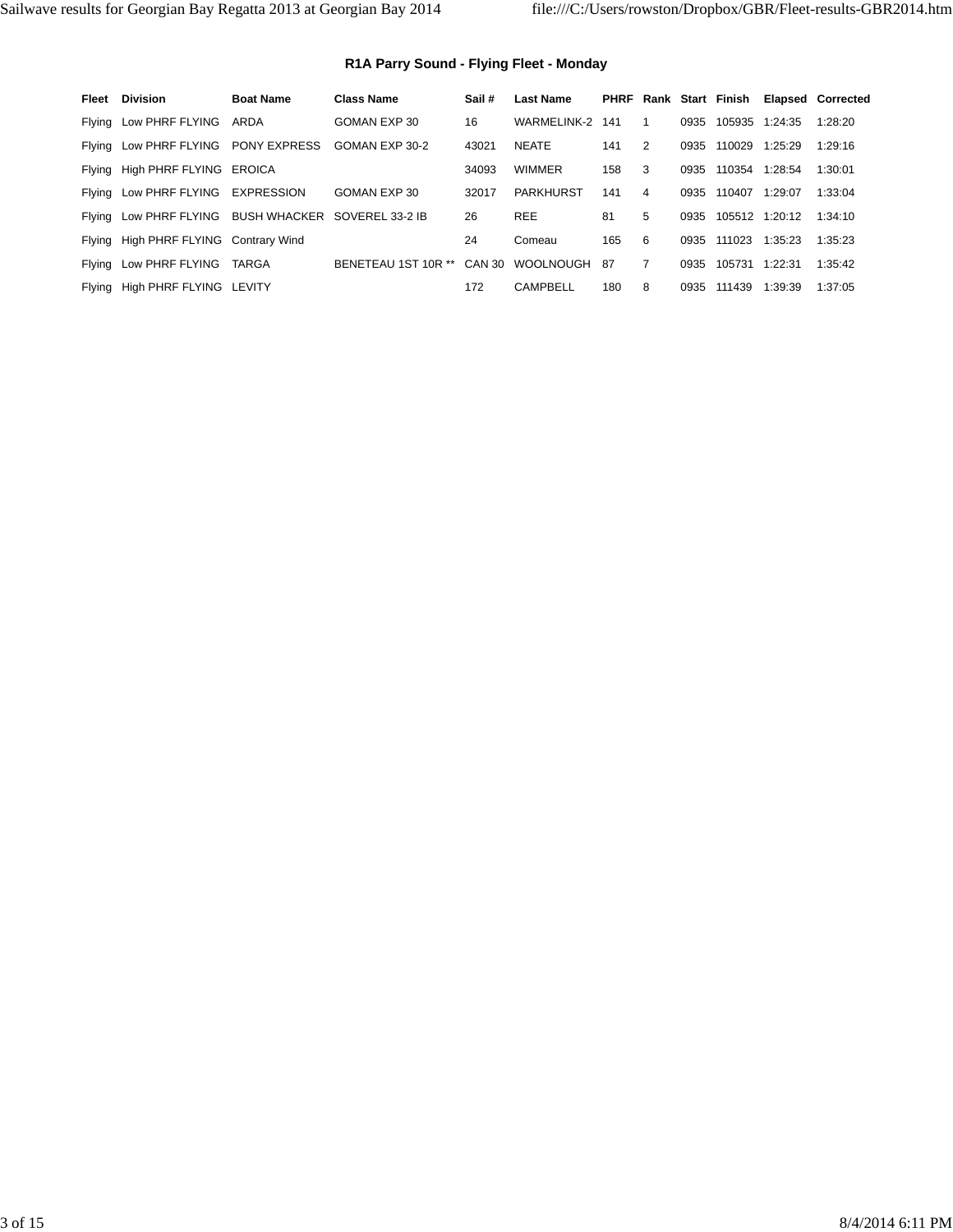## **R1B Parry Sound - Flying Fleet - Monday**

**Start: Start 2, Finishes: Place, Time: 1345, Distance: 7nm, Wind dir: N, Ave wind: 8**

| Fleet | <b>Division</b>                                     | <b>Boat Name</b>    | <b>Class Name</b>                       | Sail # | <b>Last Name</b> |     |                |      | PHRF Rank Start Finish |                | <b>Elapsed Corrected</b> |
|-------|-----------------------------------------------------|---------------------|-----------------------------------------|--------|------------------|-----|----------------|------|------------------------|----------------|--------------------------|
|       | Flying Low PHRF FLYING                              | <b>PONY EXPRESS</b> | GOMAN EXP 30-2                          | 43021  | <b>NEATE</b>     | 141 |                | 1345 |                        | 143646 0:51:46 | 0:54:03                  |
|       | Flying Low PHRF FLYING                              | <b>EXPRESSION</b>   | GOMAN EXP 30                            | 32017  | <b>PARKHURST</b> | 141 | 2              | 1345 | 143703 0:52:03         |                | 0:54:21                  |
|       | Flying High PHRF FLYING EROICA                      |                     |                                         | 34093  | <b>WIMMER</b>    | 158 | 3              | 1345 | 144127                 | 0:56:27        | 0:57:09                  |
|       | Flying Low PHRF FLYING ARDA                         |                     | GOMAN EXP 30                            | 16     | WARMELINK-2      | 141 | 4              | 1345 | 143959 0:54:59         |                | 0.57:25                  |
|       | Flying High PHRF FLYING Contrary Wind               |                     |                                         | 24     | Comeau           | 165 | 5              | 1345 | 144248 0.57:48         |                | 0.57:48                  |
|       | Flying High PHRF FLYING LEVITY                      |                     |                                         | 172    | CAMPBELL         | 180 | 6              | 1345 | 144505                 | 1:00:05        | 0:58:32                  |
|       | Flying Low PHRF FLYING BUSH WHACKER SOVEREL 33-2 IB |                     |                                         | 26     | <b>REE</b>       | 81  | $\overline{7}$ | 1345 | 143522 0:50:22         |                | 0:59:08                  |
|       | Flying Low PHRF FLYING                              | TARGA               | BENETEAU 1ST 10R ** CAN 30 WOOLNOUGH 87 |        |                  |     | 8              | 1345 | 143605                 | 0:51:05        | 0:59:14                  |
|       |                                                     |                     |                                         |        |                  |     |                |      |                        |                |                          |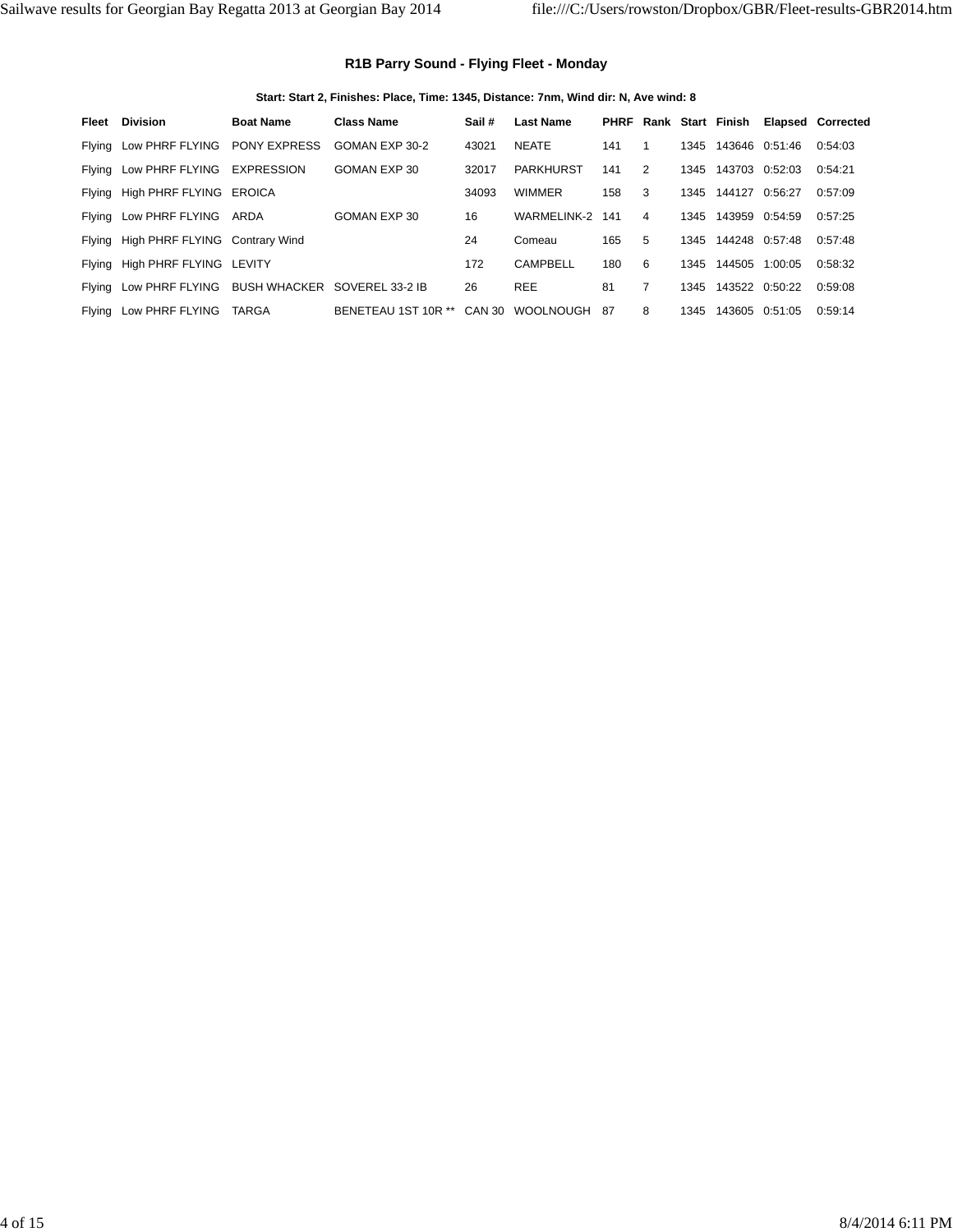## **R2A Parry Sound - Flying Fleet - Tuesday**

**Start: Start 2, Finishes: Place, Time: 093500, Wind dir: w**

|                | <b>Elapsed Corrected</b>                                                                             |
|----------------|------------------------------------------------------------------------------------------------------|
| 105552         | 1:20:52<br>1:21:53                                                                                   |
| 110147         | 1:26:47<br>1:24:33                                                                                   |
| 105632 1:21:32 | 1:25:08                                                                                              |
| 105003 1:15:03 | 1:27:02                                                                                              |
| 110044         | 1:25:44<br>1:29:32                                                                                   |
| 110102 1:26:02 | 1:29:50                                                                                              |
| 105247 1:17:47 | 1:31:20                                                                                              |
| 110753         | 1:32:53<br>1:32:53                                                                                   |
|                | Finish<br>Rank Start<br>093500<br>093500<br>093500<br>093500<br>093500<br>093500<br>093500<br>093500 |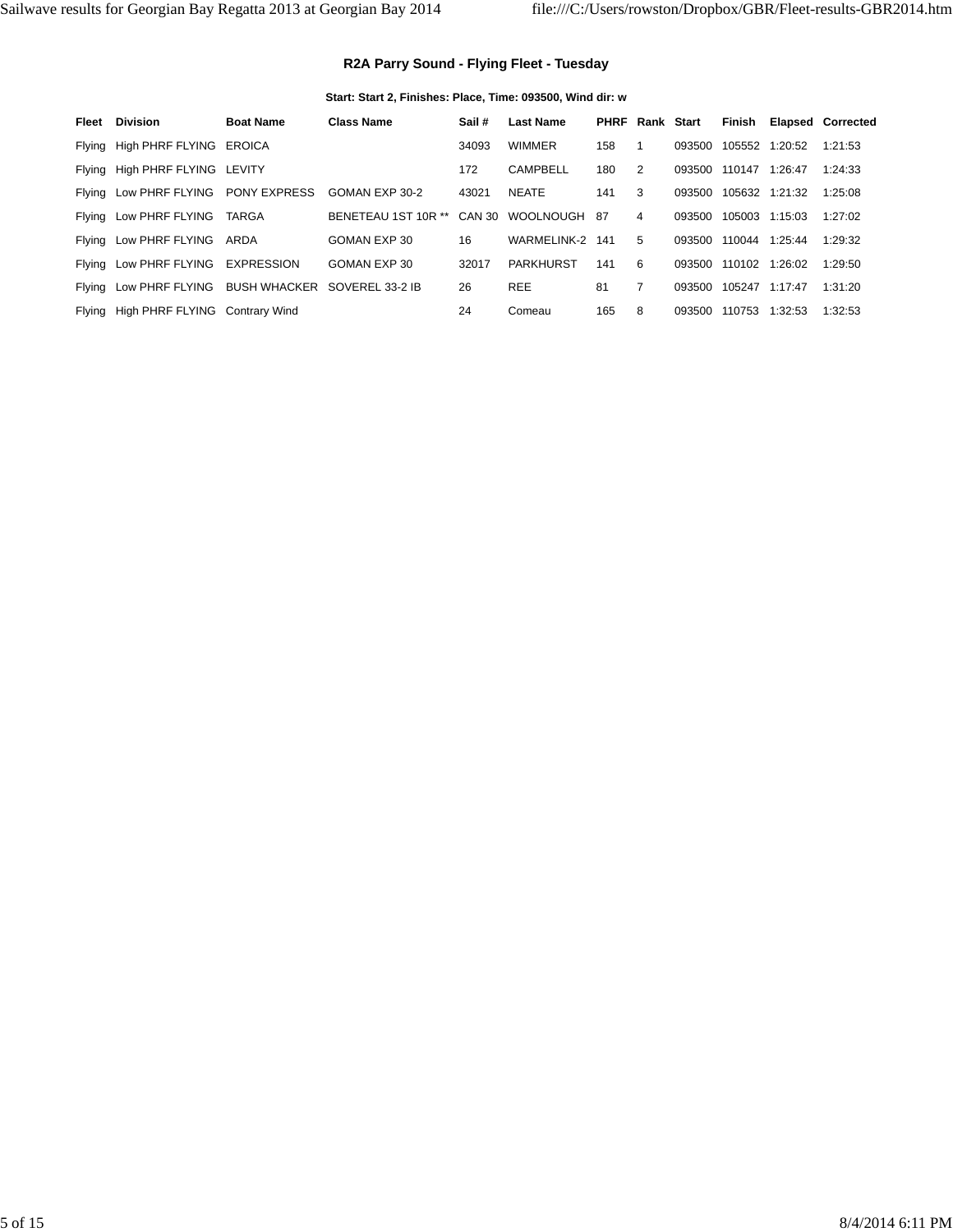## **R2B Parry Sound - Flying Fleet - Tuesday**

**Start: Start 2, Finishes: Elapsed time, Time: 131500**

| Fleet | <b>Division</b>                                     | <b>Boat Name</b> | <b>Class Name</b>   | Sail#  | <b>Last Name</b> | <b>PHRF</b> | Rank Start     |        | Finish         |                | <b>Elapsed Corrected</b> |
|-------|-----------------------------------------------------|------------------|---------------------|--------|------------------|-------------|----------------|--------|----------------|----------------|--------------------------|
|       | Flying High PHRF FLYING LEVITY                      |                  |                     | 172    | <b>CAMPBELL</b>  | 180         |                | 131500 | 145209         | 1:37:09        | 1:34:39                  |
|       | Flying High PHRF FLYING EROICA                      |                  |                     | 34093  | <b>WIMMER</b>    | 158         | 2              | 131500 |                | 145152 1:36:52 | 1:38:05                  |
|       | Flying Low PHRF FLYING PONY EXPRESS                 |                  | GOMAN EXP 30-2      | 43021  | <b>NEATE</b>     | 141         | 3              | 131500 |                | 144920 1:34:20 | 1:38:30                  |
|       | Flying Low PHRF FLYING ARDA                         |                  | GOMAN EXP 30        | 16     | WARMELINK-2      | 141         | 4              | 131500 | 144957         | 1:34:57        | 1:39:09                  |
|       | Flying Low PHRF FLYING TARGA                        |                  | BENETEAU 1ST 10R ** | CAN 30 | WOOLNOUGH        | -87         | 5              | 131500 | 144129 1:26:29 |                | 1:40:18                  |
|       | Flying Low PHRF FLYING EXPRESSION                   |                  | GOMAN EXP 30        | 32017  | <b>PARKHURST</b> | 141         | 6              | 131500 | 145227         | 1:37:27        | 1:41:46                  |
|       | Flying Low PHRF FLYING BUSH WHACKER SOVEREL 33-2 IB |                  |                     | 26     | <b>REE</b>       | 81          | $\overline{7}$ | 131500 |                | 144210 1:27:10 | 1:42:21                  |
|       | Flying High PHRF FLYING Contrary Wind               |                  |                     | 24     | Comeau           | 165         | 8              | 131500 |                | 145916 1:44:16 | 1:44:16                  |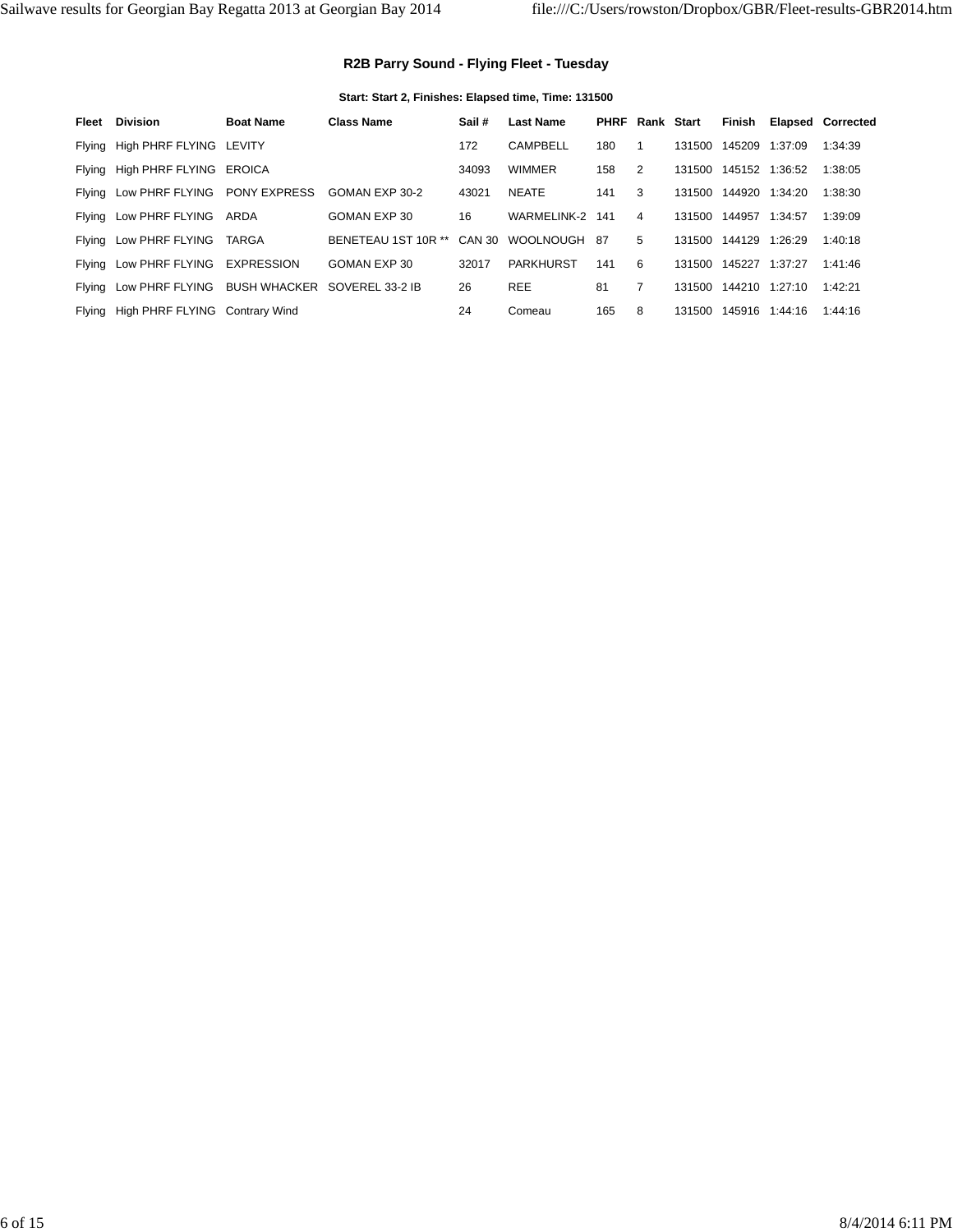#### **R3 Parry Sound-Regatta - Flying Fleet - Wednesday**

#### **Start: Start 2, Finishes: Place, Time: 093500, Distance: 12nm, Wind dir: w**

| Fleet  | <b>Division</b>                       | <b>Boat Name</b> | <b>Class Name</b>   | Sail#  | <b>Last Name</b> | <b>PHRF</b> | Rank Start     |        | Finish |                | <b>Elapsed Corrected</b> |
|--------|---------------------------------------|------------------|---------------------|--------|------------------|-------------|----------------|--------|--------|----------------|--------------------------|
|        | Flying High PHRF FLYING EROICA        |                  |                     | 34093  | WIMMER           | 158         |                | 093500 |        | 122006 2:45:06 | 2:47:10                  |
|        | Flying Low PHRF FLYING PONY EXPRESS   |                  | GOMAN EXP 30-2      | 43021  | <b>NEATE</b>     | 141         | 2              | 093500 |        | 121610 2:41:10 | 2:48:18                  |
|        | Flying Low PHRF FLYING ARDA           |                  | GOMAN EXP 30        | 16     | WARMELINK-2      | 141         | 3              | 093500 |        | 121818 2:43:18 | 2:50:32                  |
|        | Flying High PHRF FLYING LEVITY        |                  |                     | 172    | CAMPBELL         | 180         | 4              | 093500 |        | 123318 2:58:18 | 2:53:42                  |
|        | Flying High PHRF FLYING Contrary Wind |                  |                     | 24     | Comeau           | 165         | 5              | 093500 | 122851 | 2:53:51        | 2:53:51                  |
|        | Flying Low PHRF FLYING EXPRESSION     |                  | GOMAN EXP 30        | 32017  | PARKHURST        | 141         | 6              | 093500 |        | 122410 2:49:10 | 2:56:39                  |
|        | Flying Low PHRF FLYING                | TARGA            | BENETEAU 1ST 10R ** | CAN 30 | <b>WOOLNOUGH</b> | -87         | $\overline{7}$ | 093500 |        | 120908 2:34:08 | 2:58:45                  |
| Flying | Low PHRF FLYING                       | BUSH WHACKER     | SOVEREL 33-2 IB     | 26     | <b>REE</b>       | 81          | 8              | 093500 |        | 120814 2:33:14 | 2:59:55                  |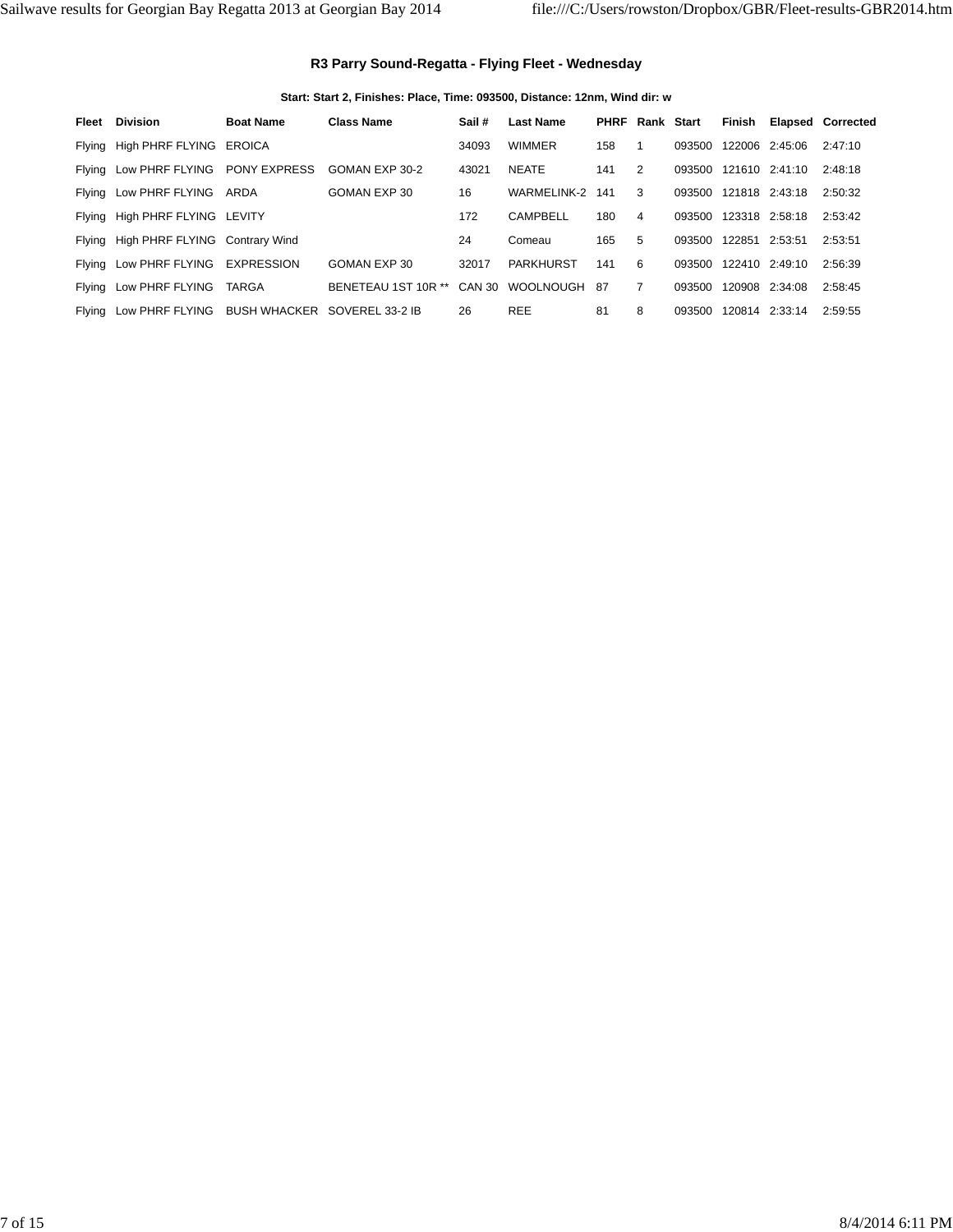#### **R4 Regatta-Sans Souci - Flying Fleet - Thursday**

# **Start: Start 1, Finishes: Place** Fleet Division **Boat Name** Class Name Sail # Last Name PHRF Rank Start Finish Elapsed Corrected Flying Low PHRF FLYING PONY EXPRESS GOMAN EXP 30-2 43021 NEATE 141 1 093500 125817 3:23:17 3:32:17 Flying Low PHRF FLYING TARGA BENETEAU 1ST 10R \*\* CAN 30 WOOLNOUGH 87 2 093500 123940 3:04:40 3:34:09 Flying Low PHRF FLYING ARDA GOMAN EXP 30 16 WARMELINK-2 141 3 093500 130110 3:26:10 3:35:17 Flying Low PHRF FLYING EXPRESSION GOMAN EXP 30 32017 PARKHURST 141 4 093500 130234 3:27:34 3:36:45 Flying High PHRF FLYING LEVITY 172 CAMPBELL 180 5 093500 132226 3:47:26 3:41:34 Flying Low PHRF FLYING BUSH WHACKER SOVEREL 33-2 IB 26 REE 81 6 093500 124538 3:10:38 3:43:50 Flying High PHRF FLYING EROICA 34093 WIMMER 158 7 093500 132155 3:46:55 3:49:45 Flying High PHRF FLYING Contrary Wind 24 Comeau 165 8 093500 132805 3:53:05 3:53:05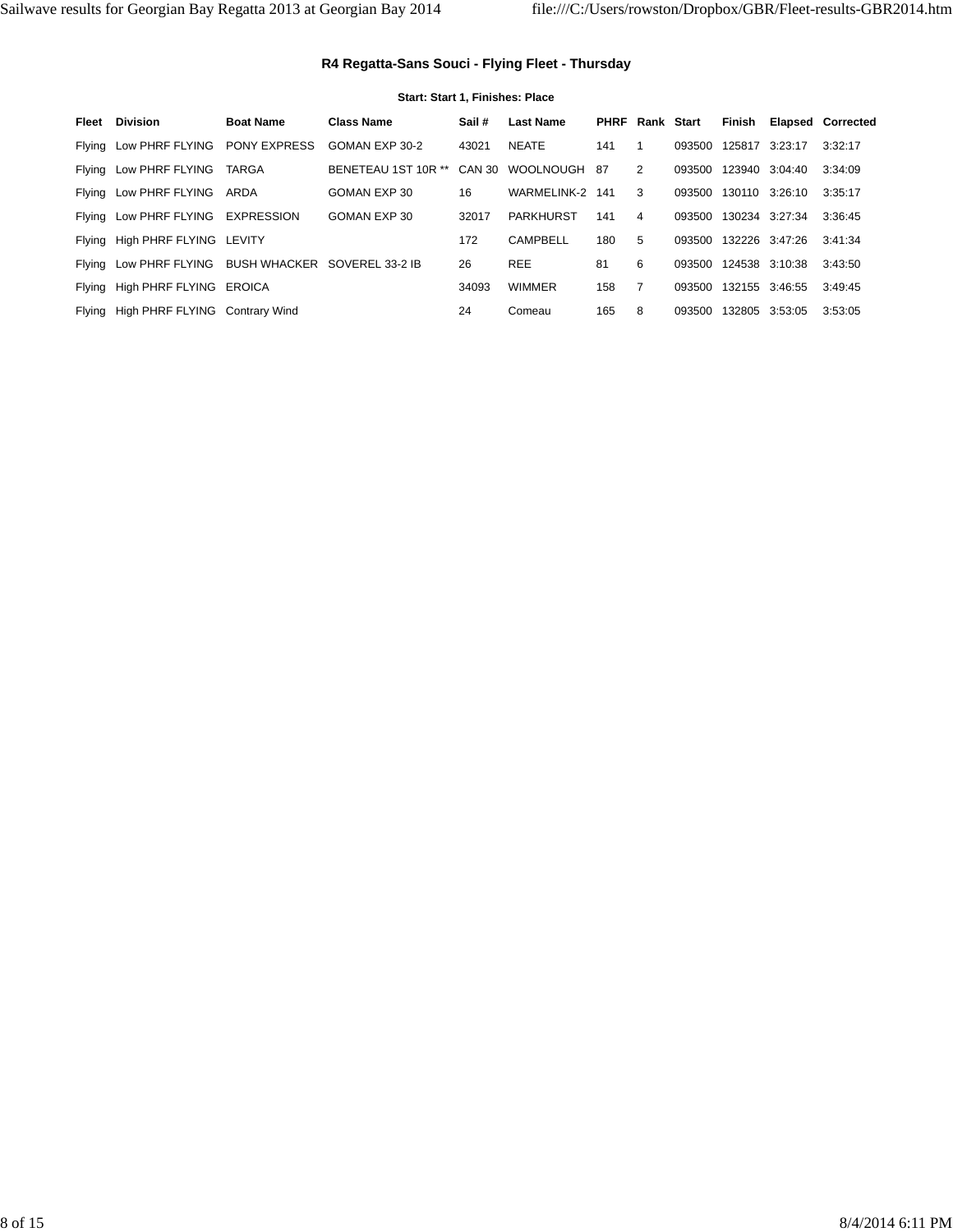## **R1A Parry Sound - White Fleet - Monday**

| Fleet | Division                           | <b>Boat Name</b> | <b>Class Name</b>                                              | Sail#   | <b>Last Name</b> |     |                |       | PHRF Rank Start Finish |         | <b>Elapsed Corrected</b> |
|-------|------------------------------------|------------------|----------------------------------------------------------------|---------|------------------|-----|----------------|-------|------------------------|---------|--------------------------|
|       |                                    |                  | White High PHRF White SGIAN DUBH NIAGARA 26 OB ** CAN 14 YOUNG |         |                  | 201 | 1              | 09:25 | 105123                 | 1:26:23 | 1:21:13                  |
|       | White Low PHRF White SHANNON I     |                  | CAC30 > 506                                                    | 428     | OWSTON           | 195 | 2              | 09:25 | 105109                 | 1:26:09 | 1:21:49                  |
|       | White High PHRF White LIBRA        |                  | AJAX 28                                                        | A28010  | <b>MATTHEWS</b>  | 226 | -3             | 09:25 | 110605                 | 1:41:05 | 1:31:15                  |
|       | White Low PHRF White Cosair VI     |                  | C&C34                                                          | none    | Winks            | 123 | $\overline{4}$ | 09.25 | 105331                 | 1:28:31 | 1:35:36                  |
|       | White High PHRF White Peppershaker |                  |                                                                | 465     | Pepper           | 213 | 5              |       | 09:25 111547           | 1:50:47 | 1:42:08                  |
|       | White High PHRF White Just So      |                  |                                                                | 691 Jib | Fahey            | 210 | -6             | 09.25 | 112217                 | 1:57:17 | 1:48:39                  |
|       | White Low PHRF White               | Pisces           |                                                                | 31256   | Good             | 96  | 7              | 09.25 | 110032                 | 1:35:32 | 1:48:47                  |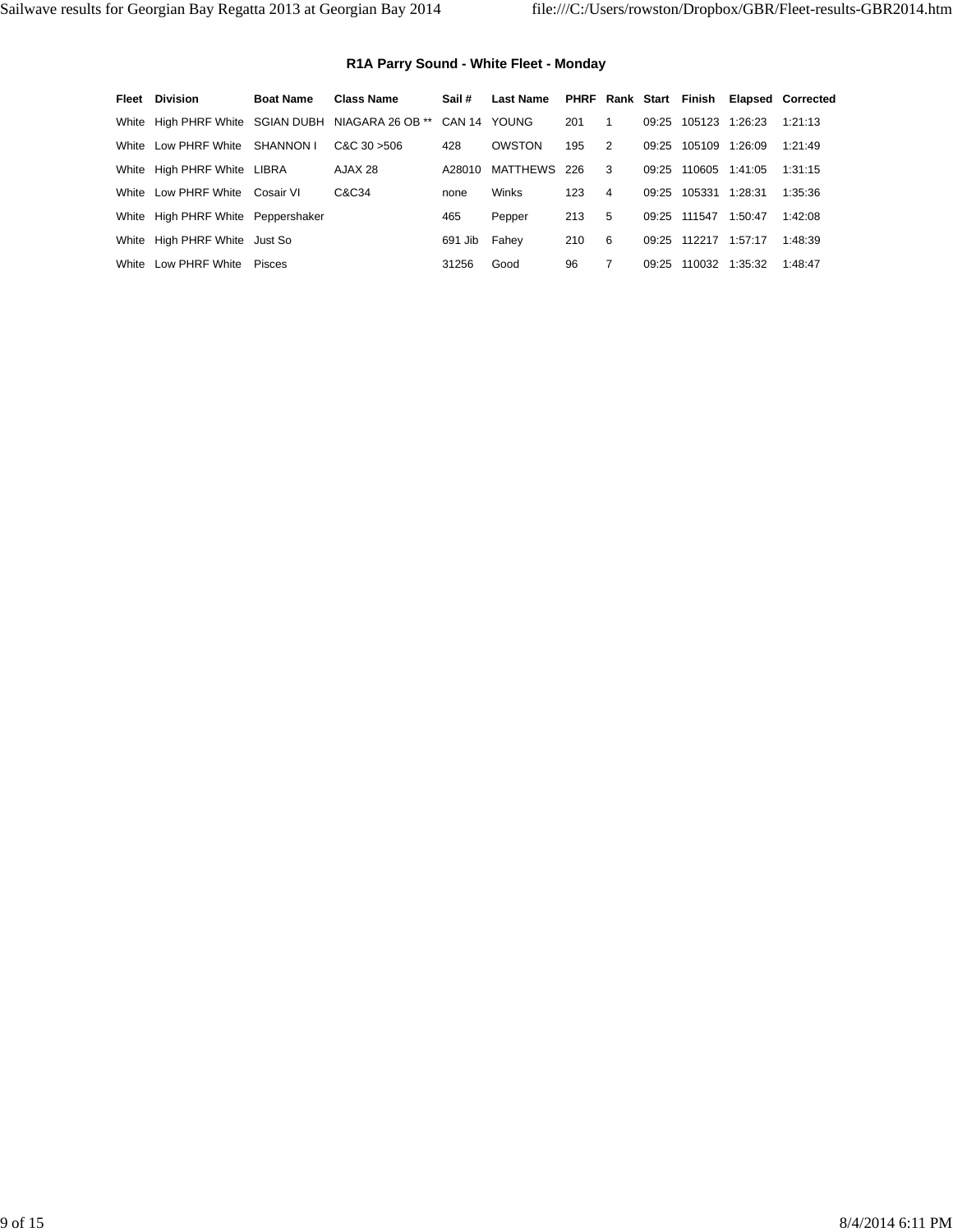#### **R1B Parry Sound - White Fleet - Monday**

**Start: Start 1, Finishes: Place, Time: 1335, Distance: 7nm, Wind dir: N, Ave wind: 8**

| Fleet | <b>Division</b>                    | <b>Boat Name</b> | <b>Class Name</b>                                 | Sail#        | <b>Last Name</b> |     |   |      | <b>PHRF Rank Start Finish</b> |         | <b>Elapsed Corrected</b> |
|-------|------------------------------------|------------------|---------------------------------------------------|--------------|------------------|-----|---|------|-------------------------------|---------|--------------------------|
| White | Low PHRF White SHANNON I           |                  | CAC30 > 506                                       | 428          | OWSTON           | 195 | 1 |      | 1335 14:32:21                 | 0.57:21 | 0:54:28                  |
|       | White High PHRF White LIBRA        |                  | AJAX 28                                           | A28010       | MATTHEWS 226     |     | 2 | 1335 | 143817                        | 1:03:17 | 0:57:08                  |
| White | Low PHRF White                     | Pisces           |                                                   | 31256        | Good             | 96  | 3 | 1335 | 142529                        | 0:50:29 | 0.57:29                  |
|       |                                    |                  | White High PHRF White SGIAN DUBH NIAGARA 26 OB ** | CAN 14 YOUNG |                  | 201 | 4 | 1335 | 143626                        | 1:01:26 | 0.57:46                  |
|       | White High PHRF White Just So      |                  |                                                   | 691 Jib      | Fahey            | 210 | 5 | 1335 | 143815                        | 1:03:15 | 0:58:36                  |
|       | White High PHRF White Peppershaker |                  |                                                   | 465          | Pepper           | 213 | 6 | 1335 | 143847                        | 1:03:47 | 0:58:48                  |
| White | Low PHRF White                     | Cosair VI        | C&C34                                             | none         | Winks            | 123 |   | 1335 | 143111                        | 0:56:11 | 1:00:41                  |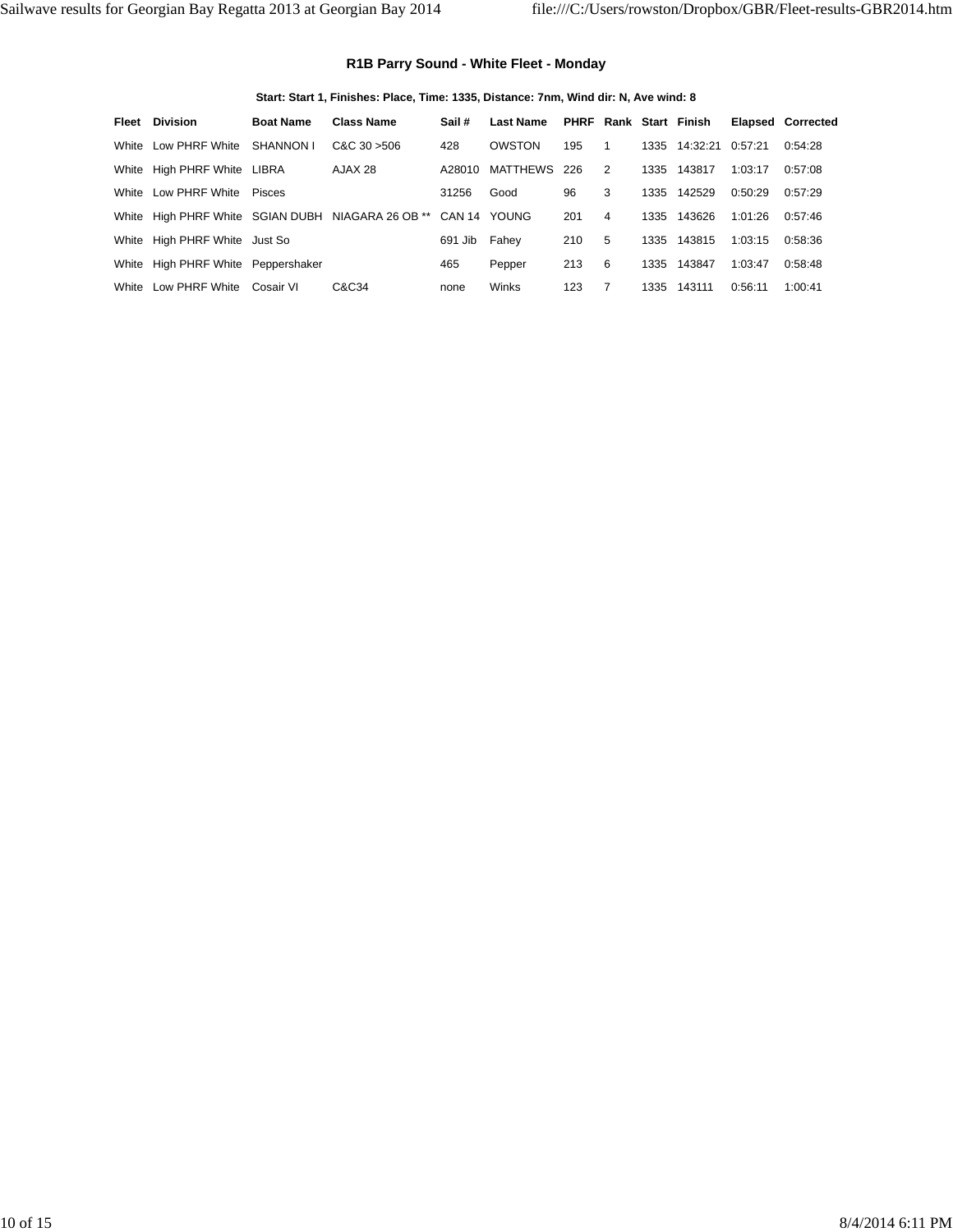#### **R2A Parry Sound - White Fleet - Tuesday**

#### **Start: Start 1, Finishes: Place, Time: 092500, Wind dir: w**

|       | <b>Fleet</b> Division              | <b>Boat Name</b> | <b>Class Name</b>                                              | Sail #  | <b>Last Name</b> | <b>PHRF Rank Start</b> |                |        |                |         | Finish Elapsed Corrected |
|-------|------------------------------------|------------------|----------------------------------------------------------------|---------|------------------|------------------------|----------------|--------|----------------|---------|--------------------------|
|       |                                    |                  | White High PHRF White SGIAN DUBH NIAGARA 26 OB ** CAN 14 YOUNG |         |                  | 201                    | -1             | 092500 | 105822         | 1:33:22 | 1:27:47                  |
|       | White Low PHRF White               | SHANNON I        | CAC30 > 506                                                    | 428     | OWSTON           | 195                    | 2              | 092500 | 105805         | 1:33:05 | 1:28:24                  |
|       | White High PHRF White LIBRA        |                  | AJAX 28                                                        | A28010  | MATTHEWS 226     |                        | 3              | 092500 | 110643         | 1:41:43 | 1:31:50                  |
|       | White High PHRF White Just So      |                  |                                                                | 691 Jib | Fahey            | 210                    | $\overline{4}$ | 092500 | 110717         | 1:42:17 | 1:34:45                  |
|       | White High PHRF White Peppershaker |                  |                                                                | 465     | Pepper           | 213                    | 5              | 092500 | 110758 1:42:58 |         | 1:34:55                  |
| White | Low PHRF White                     | Cosair VI        | C&C34                                                          | none    | Winks            | 123                    | 6              | 092500 | 105559         | 1:30:59 | 1:38:16                  |
| White | Low PHRF White                     | Pisces           |                                                                | 31256   | Good             | 96                     |                | 092500 | 105415         | 1:29:15 | 1:41:38                  |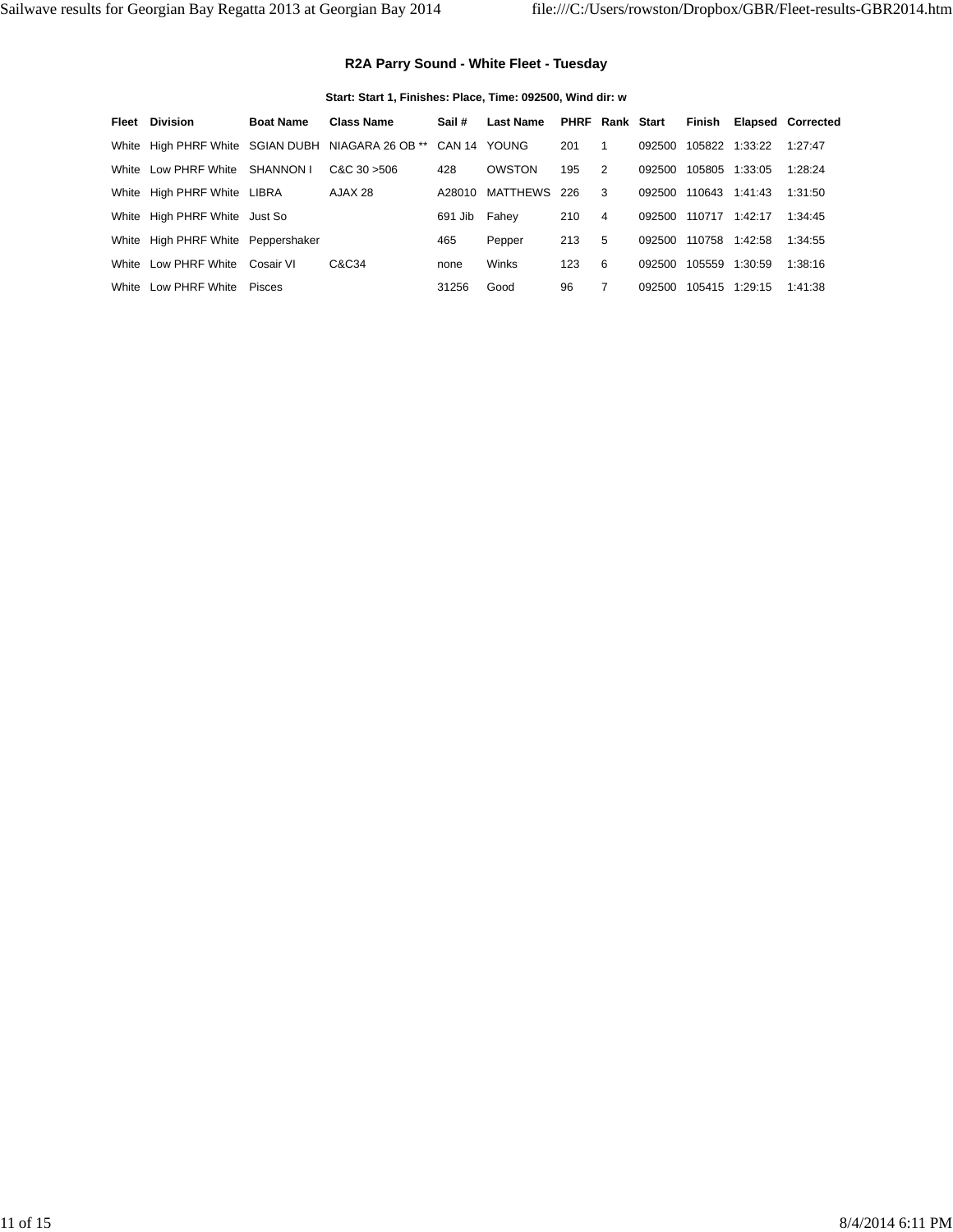## **R2B Parry Sound - White Fleet - Tuesday**

## **Start: Start 1, Finishes: Elapsed time, Time: 130500**

| <b>Fleet</b> Division              | <b>Boat Name</b> | <b>Class Name</b>                                              | Sail #  | <b>Last Name</b> | PHRF Rank Start |                |        |                |            | Finish Elapsed Corrected |
|------------------------------------|------------------|----------------------------------------------------------------|---------|------------------|-----------------|----------------|--------|----------------|------------|--------------------------|
| White Low PHRF White               | SHANNON I        | CAC30 > 506                                                    | 428     | OWSTON           | 195             | 1              | 130500 | 143819 1:33:19 |            | 1:28:37                  |
|                                    |                  | White High PHRF White SGIAN DUBH NIAGARA 26 OB ** CAN 14 YOUNG |         |                  | 201             | $\overline{2}$ | 130500 | 144029         | 1:35:29    | 1:29:47                  |
| White High PHRF White LIBRA        |                  | AJAX 28                                                        | A28010  | MATTHEWS 226     |                 | -3             | 130500 | 144847         | 1:43:47    | 1:33:42                  |
| White High PHRF White Just So      |                  |                                                                | 691 Jib | Fahev            | 210             | $\overline{4}$ | 130500 | 144842 1:43:42 |            | 1:36:04                  |
| White Low PHRF White               | Cosair VI        | C&C34                                                          | none    | Winks            | 123             | 5              | 130500 | 143451         | 1:29:51    | 1:37:03                  |
| White Low PHRF White               | Pisces           |                                                                | 31256   | Good             | 96              | 6              | 130500 | 143410         | 1:29:10    | 1:41:32                  |
| White High PHRF White Peppershaker |                  |                                                                | 465     | Pepper           | 213             | - 7            |        |                | <b>DNS</b> |                          |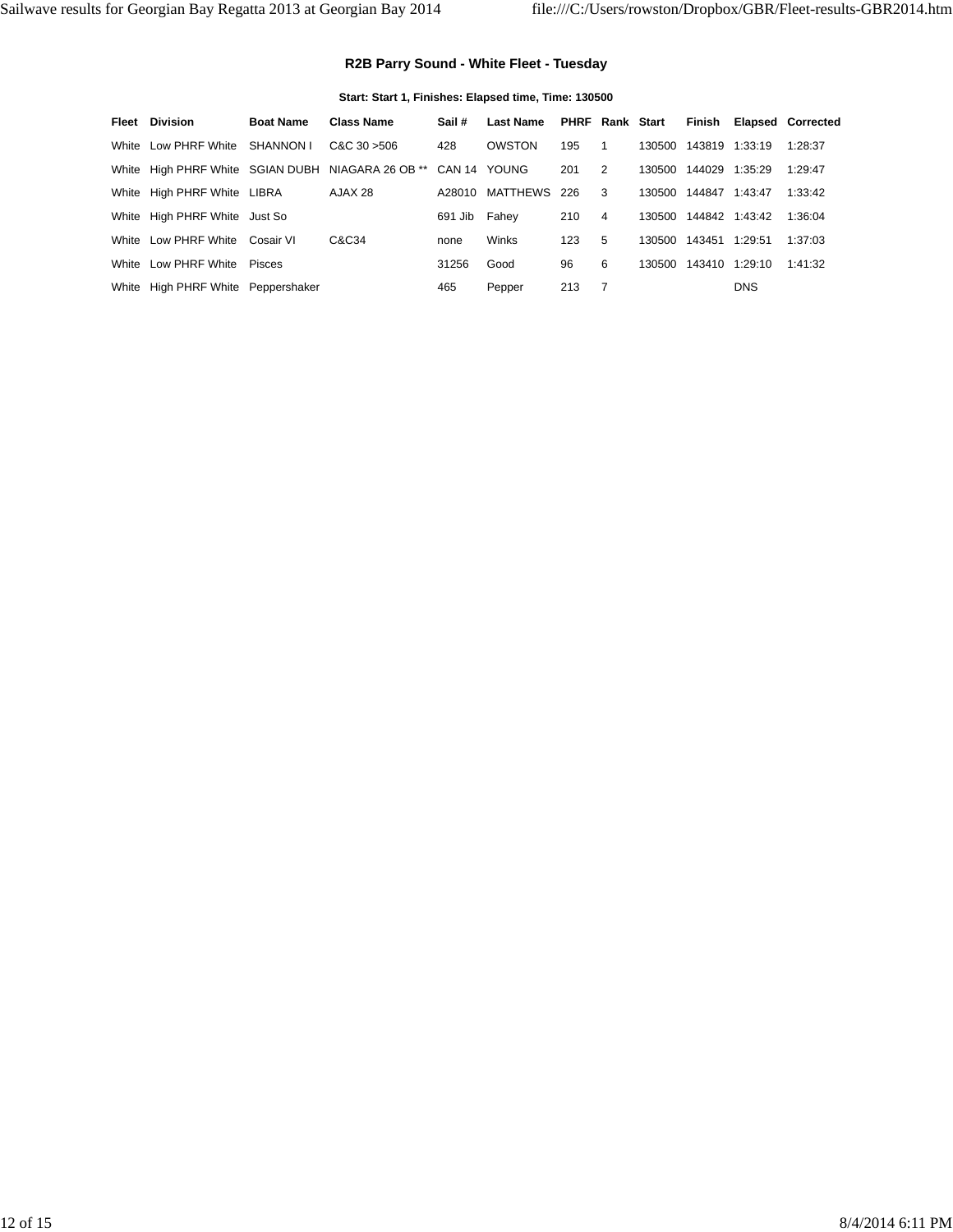#### **R3 Parry Sound-Regatta - White Fleet - Wednesday**

#### **Start: Start 1, Finishes: Place, Time: 092500, Distance: 12nm, Wind dir: w**

| Fleet | Division                           | <b>Boat Name</b> | <b>Class Name</b>                                              | Sail #  | <b>Last Name</b> | <b>PHRF Rank Start</b> |                |        | Finish                |         | <b>Elapsed Corrected</b> |
|-------|------------------------------------|------------------|----------------------------------------------------------------|---------|------------------|------------------------|----------------|--------|-----------------------|---------|--------------------------|
|       | White Low PHRF White               | SHANNON I        | CAC30 > 506                                                    | 428     | OWSTON           | 195                    | 1              | 092500 | 121726 2:52:26        |         | 2:43:46                  |
|       |                                    |                  | White High PHRF White SGIAN DUBH NIAGARA 26 OB ** CAN 14 YOUNG |         |                  | 201                    | 2              | 092500 | 121934 2:54:34        |         | 2:44:08                  |
|       | White High PHRF White LIBRA        |                  | AJAX 28                                                        | A28010  | MATTHEWS 226     |                        | -3             | 092500 | 123951 3:14:51        |         | 2:55:54                  |
|       | White High PHRF White Just So      |                  |                                                                | 691 Jib | Fahev            | 210                    | $\overline{4}$ |        | 092500 124227 3:17:27 |         | 3:02:55                  |
|       | White Low PHRF White               | Cosair VI        | C&C34                                                          | none    | Winks            | 123                    | 5              | 092500 | 122150 2:56:50        |         | 3:11:00                  |
|       | White High PHRF White Peppershaker |                  |                                                                | 465     | Pepper           | 213                    | 6              | 092500 | 125828 3:33:28        |         | 3:16:47                  |
| White | Low PHRF White                     | Pisces           |                                                                | 31256   | Good             | 96                     |                | 092500 | 122607                | 3:01:07 | 3:26:14                  |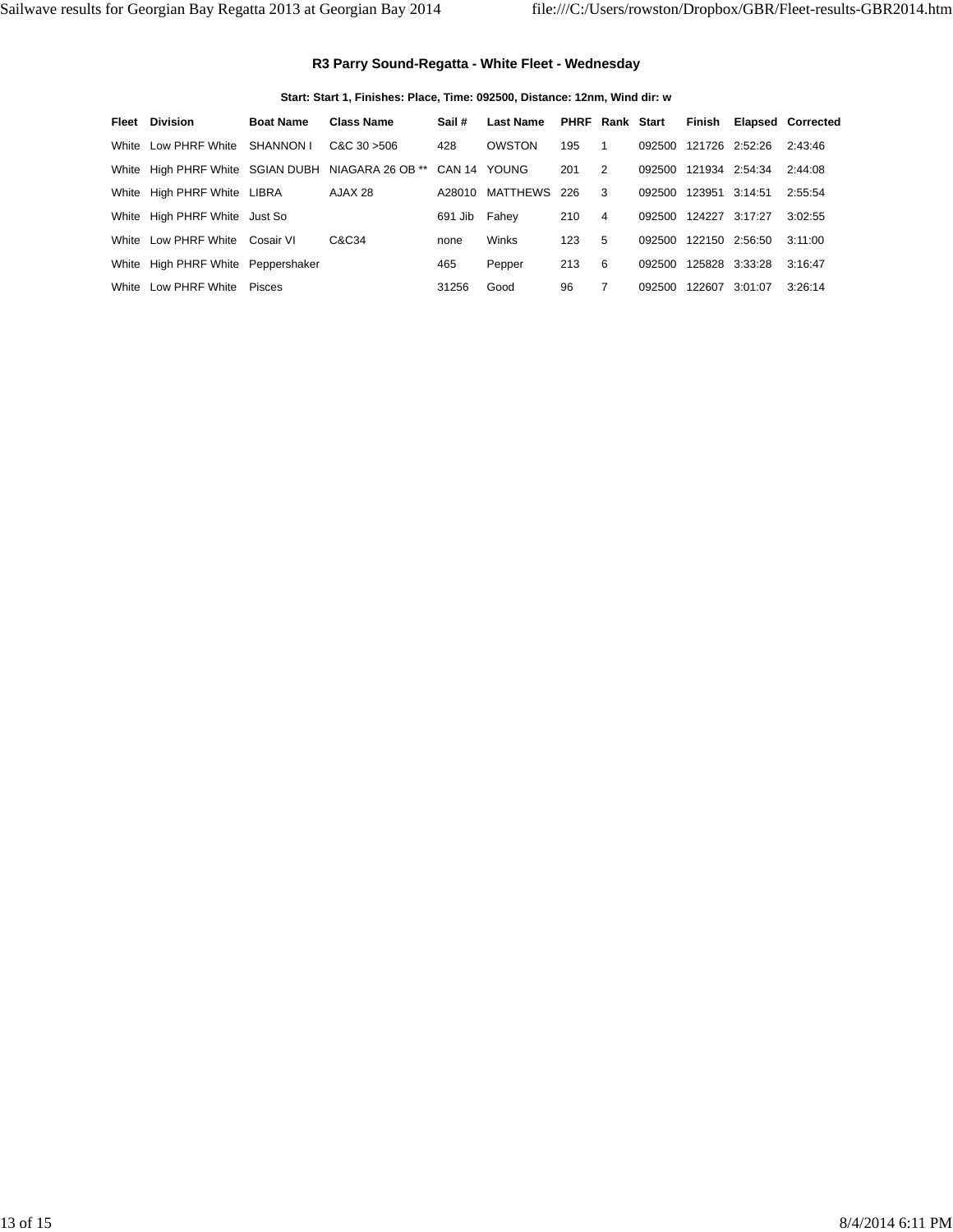## **R4 Regatta-Sans Souci - White Fleet - Thursday**

#### **Start: Start 1, Finishes: Place**

| Fleet | Division                           | <b>Boat Name</b> | <b>Class Name</b>                                              | Sail #  | <b>Last Name</b> | PHRF Rank Start |                |               |                |            | Finish Elapsed Corrected |
|-------|------------------------------------|------------------|----------------------------------------------------------------|---------|------------------|-----------------|----------------|---------------|----------------|------------|--------------------------|
|       |                                    |                  | White High PHRF White SGIAN DUBH NIAGARA 26 OB ** CAN 14 YOUNG |         |                  | 201             | -1             | 092500        | 125430 3:29:30 |            | 3:16:59                  |
|       | White Low PHRF White SHANNON I     |                  | CAC30 > 506                                                    | 428     | OWSTON           | 195             | 2              | 092500        | 125536 3:30:36 |            | 3:20:00                  |
|       | White Low PHRF White Cosair VI     |                  | C&C34                                                          | none    | Winks            | 123             | 3              | 092500        | 124450 3:19:50 |            | 3:35:50                  |
|       | White High PHRF White LIBRA        |                  | AJAX 28                                                        | A28010  | MATTHEWS 226     |                 | $\overline{4}$ | 092500 132523 |                | 4:00:23    | 3:37:01                  |
|       | White High PHRF White Just So      |                  |                                                                | 691 Jib | Fahev            | 210             | 5              | 092500        | 133336         | 4:08:36    | 3:50:18                  |
|       | White Low PHRF White               | Pisces           |                                                                | 31256   | Good             | 96              | 5              | 092500        | 124715 3:22:15 |            | 3:50:18                  |
|       | White High PHRF White Peppershaker |                  |                                                                | 465     | Pepper           | 213             | - 7            |               |                | <b>OOD</b> |                          |